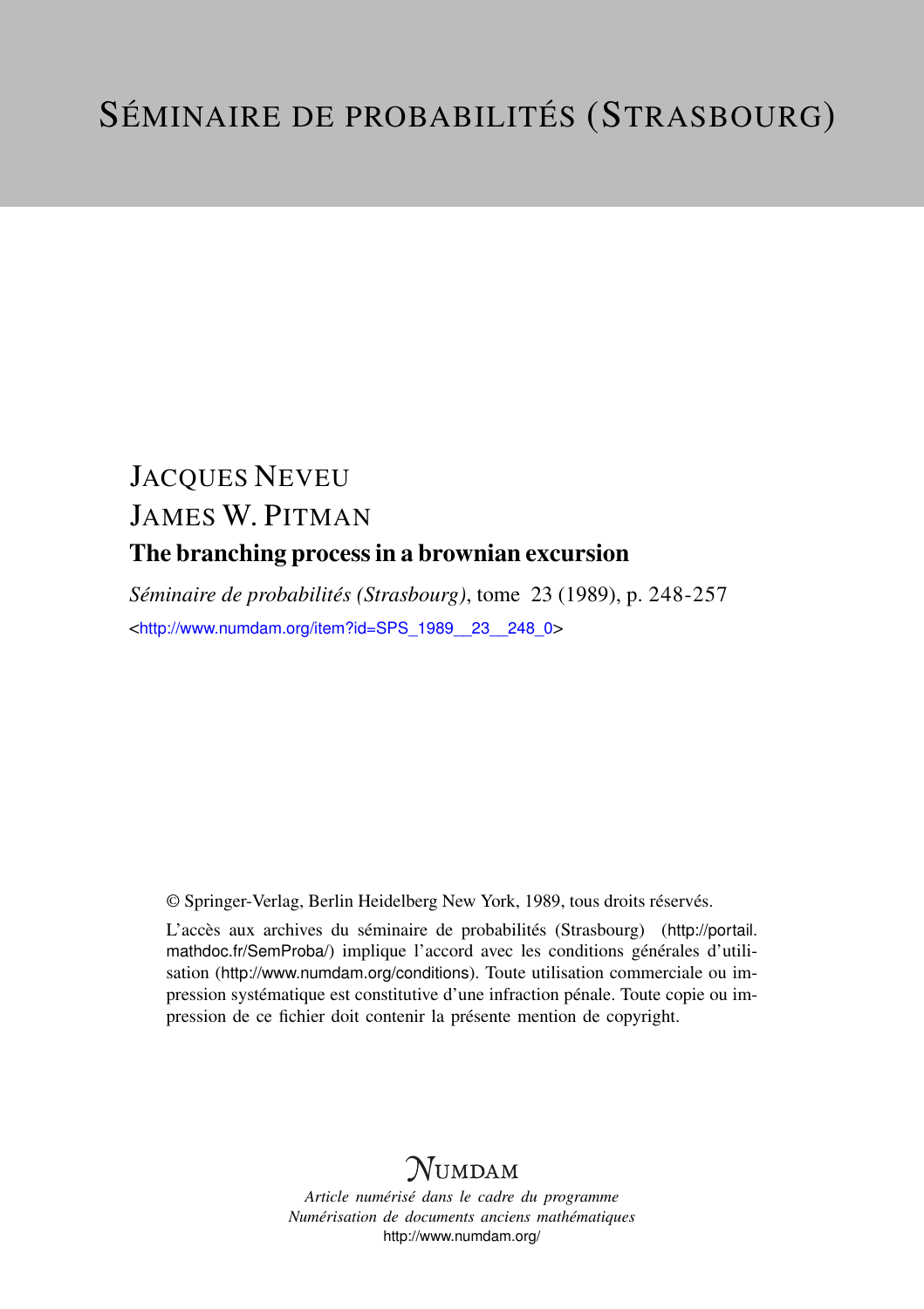### THE BRANCHING PROCESS IN A BROWNIAN EXCURSION

by

| J. NEVEU                         | and | J. W. PITMAN †             |  |
|----------------------------------|-----|----------------------------|--|
| Laboratoire de Probabilités      |     | Department of Statistics   |  |
| Université Pierre et Marie Curie |     | University of California   |  |
| 4, Place Jussieu - Tour 56       |     | Berkeley, California 94720 |  |
| 75252 Paris Cedex 05, France     |     | <b>United States</b>       |  |

#### §1. Introduction.

This paper offers an alternative view of results in the preceding paper [NP] concerning the tree embedded in a Brownian excursion. Let BM denote Brownian motion on the line,  $BM_x$  a BM started at x. Fix  $h > 0$ , and let

$$
X = (X_t, 0 \le t \le \zeta)
$$

be governed by Itô's law for excursions of BM from zero conditioned to hit  $h$ . Here X may be presented as the portion of the path of a  $BM_0$  after the last zero before the first hit of h, run till it returns to zero. See for instance  $[I]$ ,  $[R1]$ .

Figure 1. Definition of X in terms of a  $BM_0$ .



For  $x > 0$ , let  $N_x^h$  be the number of excursions (or upcrossings) of X from x to  $x + h$ .

**Theorem 1.1** The process ( $N_x^h$ ,  $x \ge 0$ ) is a continuous parameter birth and death process, starting from  $N_0^h = 1$ , with stationary transition intensities from n to  $n \pm 1$  of  $n/h$ .

In more detail,  $N_r^h$  is the number of branches at level x in a random tree, as in Figure 2, in which each branch dies at rate  $1/h$ , and splits at rate  $1/h$ , as it moves upward. The simple probabilistic structure of this tree is a key to the Markovian properties of Brownian local time. See [NP] and [LG] for further discussion, more careful definition of the tree, and references to earlier results in this vein.

t Research of this author supported in part by NSF Grant DMS88-01808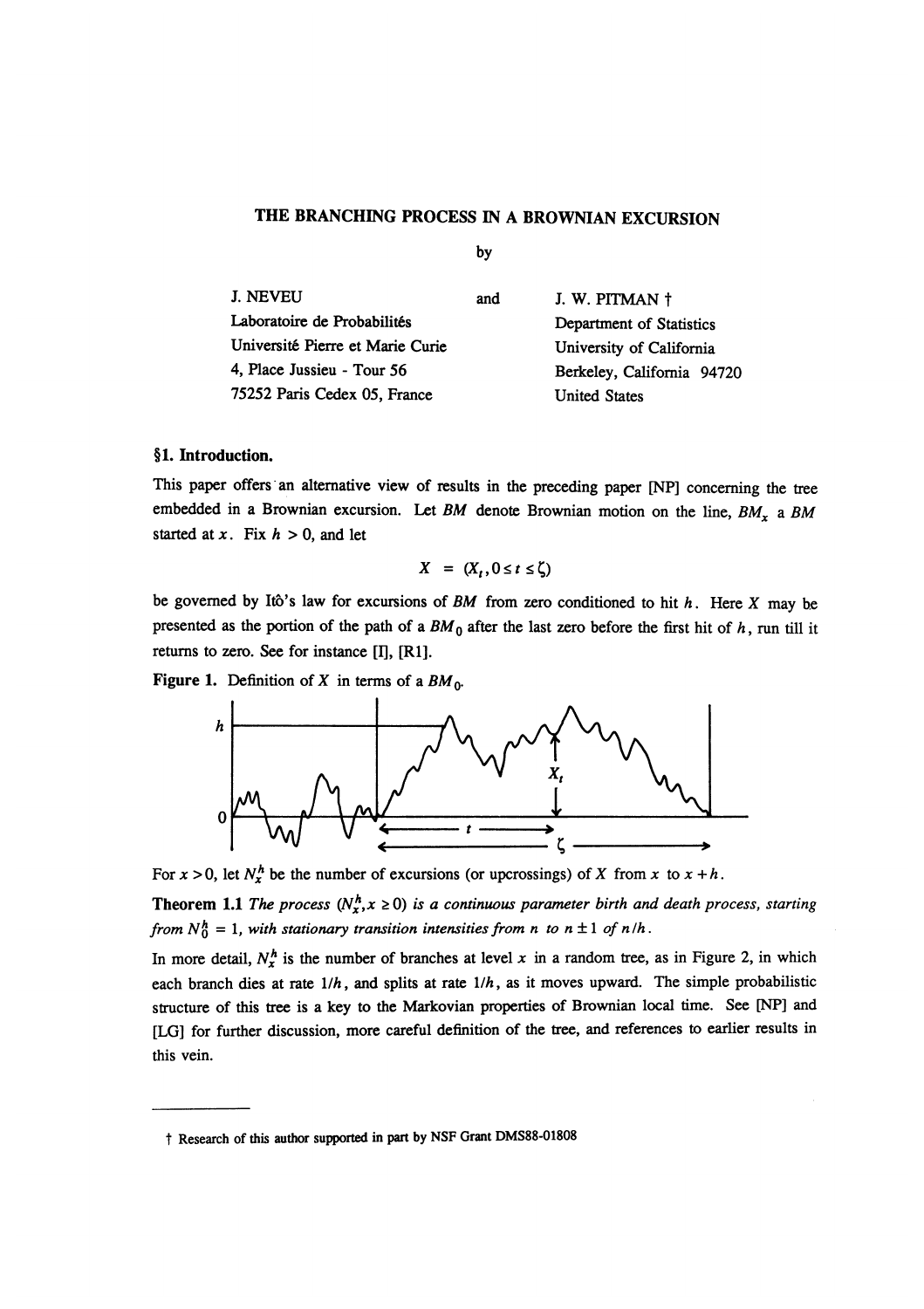Figure 2. Tree associated with an excursion. Here the horizontal arms of the tree have no significance, except to order the vertical branches. Each vertical branch at level  $x$  corresponds to a different excursion from x to  $x + h$ .



Section 2 of this paper sketches a proof of Theorem 1.1 and the Markovian property of the tree. This is very close to the development of Walsh [W], which provides all details of rigor for this section, as well as many interesting related results. Section 3 addresses the following question: At what moments on the original Brownian time scale does branching in the tree occur? This leads to a splitting of the Brownian excursion in the same vein as the path decompositions of Williams [WI] and [W2, Section 67, proved in Rl]. See [LG] for a number of interesting variations of this theme for both random walks and Brownian motion.

#### § 2. Sketch Proof of Theorem 1.1.

The number of downcrossings of the excursion X from  $x + h$  to x is  $N_x^h$ . These downcrossings are all made after the time  $T_h$  when X first hits h. And after time  $T_h$ , the excursion X moves like a  $BM_h$  killed when it hits 0. Thus provided  $N_x^h$  is understood as a downcrossing count, Theorem 1.1 could just as well be formulated for X a  $BM_h$  with killing at 0 instead of a Brownian excursion from zero conditioned to reach  $h$ . Expressed this way, Theorem 1.1 is a corollary of calculations in [W, Sections 1 and 2]. But to understand the structure of the tree, it seems best to think in terms of complete excursions rather than upcrossings or downcrossings. So this section sketches the argument in terms of excursions.

Regard an excursion from x to  $x + h$  as starting at x at the last hit of x before crossing up to  $x + h$ , and finishing at the first hit of x on the way down, as in Figure 3.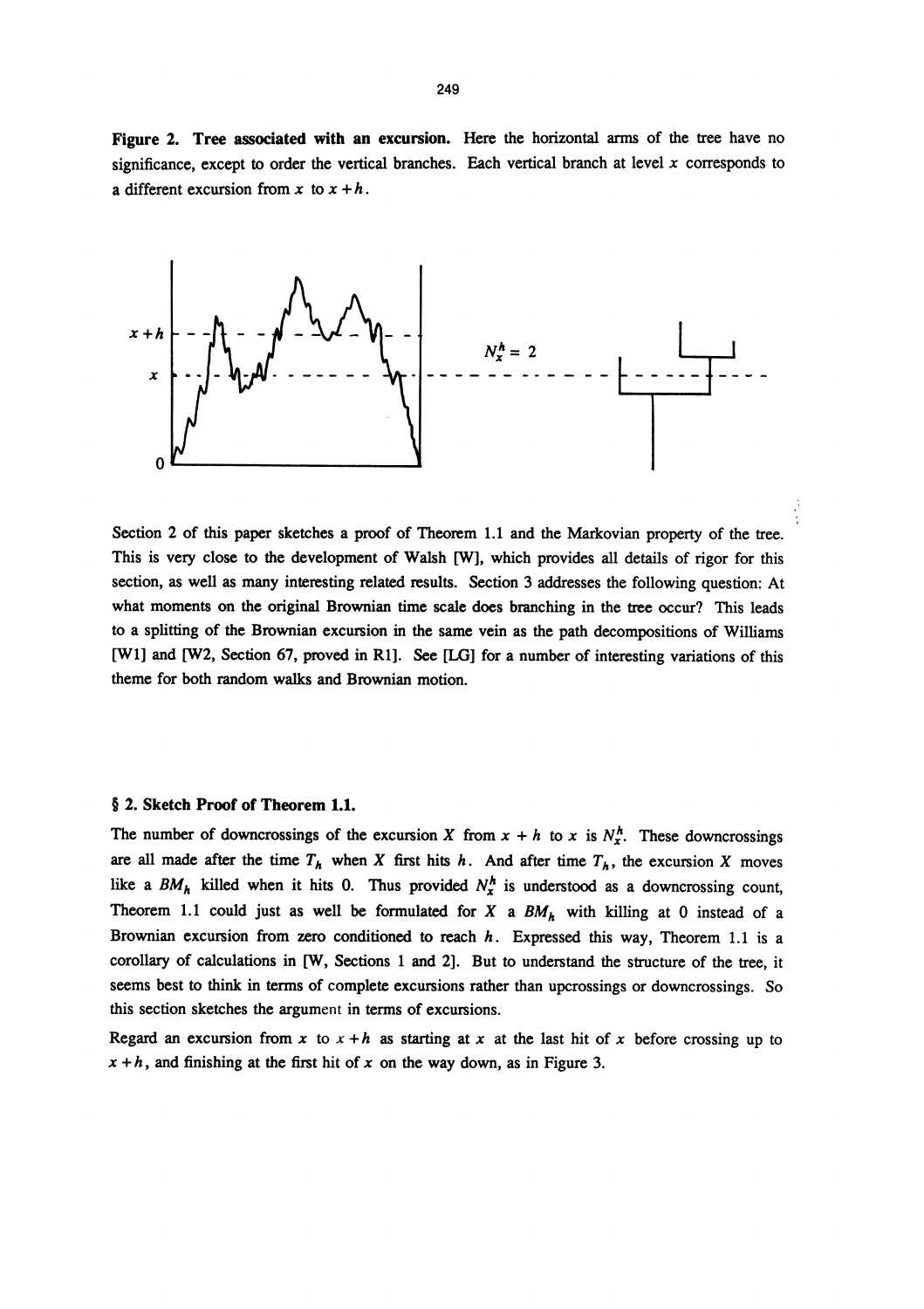Figure 3. Here  $N_x^h = 3$ , and the 3 excursions from x to  $x + h$  are shown in 3 small boxes inside the big box containing the original excursion  $X$  from 0 to  $h$  and back.



Notice that (no matter whether x is larger or smaller than  $h$ )

$$
P(N_x^h = 0) = P(X \text{ never hits } x + h)
$$
  
=  $P(BM_h \text{ hits } 0 \text{ before } x + h)$   
=  $\frac{x}{x + h} = q$ , say.

And given that the excursion X reaches  $x+h$ , the excursion is certain to drop back to x. So given  $N_x^h > 0$ , there are a geometric (p) number of excursions from x to  $x + h$  before hitting 0, where

$$
p = P(BM_x \text{ hits } 0 \text{ before } x+h)
$$

$$
= \frac{h}{x+h} = 1-q.
$$

Thus

(2.1) 
$$
N_x^h = \begin{cases} 0 & \text{with probability } q = \frac{x}{x+h} = \frac{x/h}{x/h+1} \\ n & \text{with probability } p \cdot q^{n-1}p, n \ge 1. \end{cases}
$$

According to Feller [F, Problem XVII.10.11], this is the distribution at "time"  $x$  of the number of individuals in a simple birth and death process as in Theorem 1.1. Here "time" means level, and the individuals are excursions. Given  $N_x^h = n$ , there are n excursions from x to  $x+h$ . When these excursions are shifted in space and time to start at (0, 0), they are independent with the same law as the original excursion  $X$  (conditioned to reach  $h$ ), by straightforward calculations. Now the crucial observation is the following: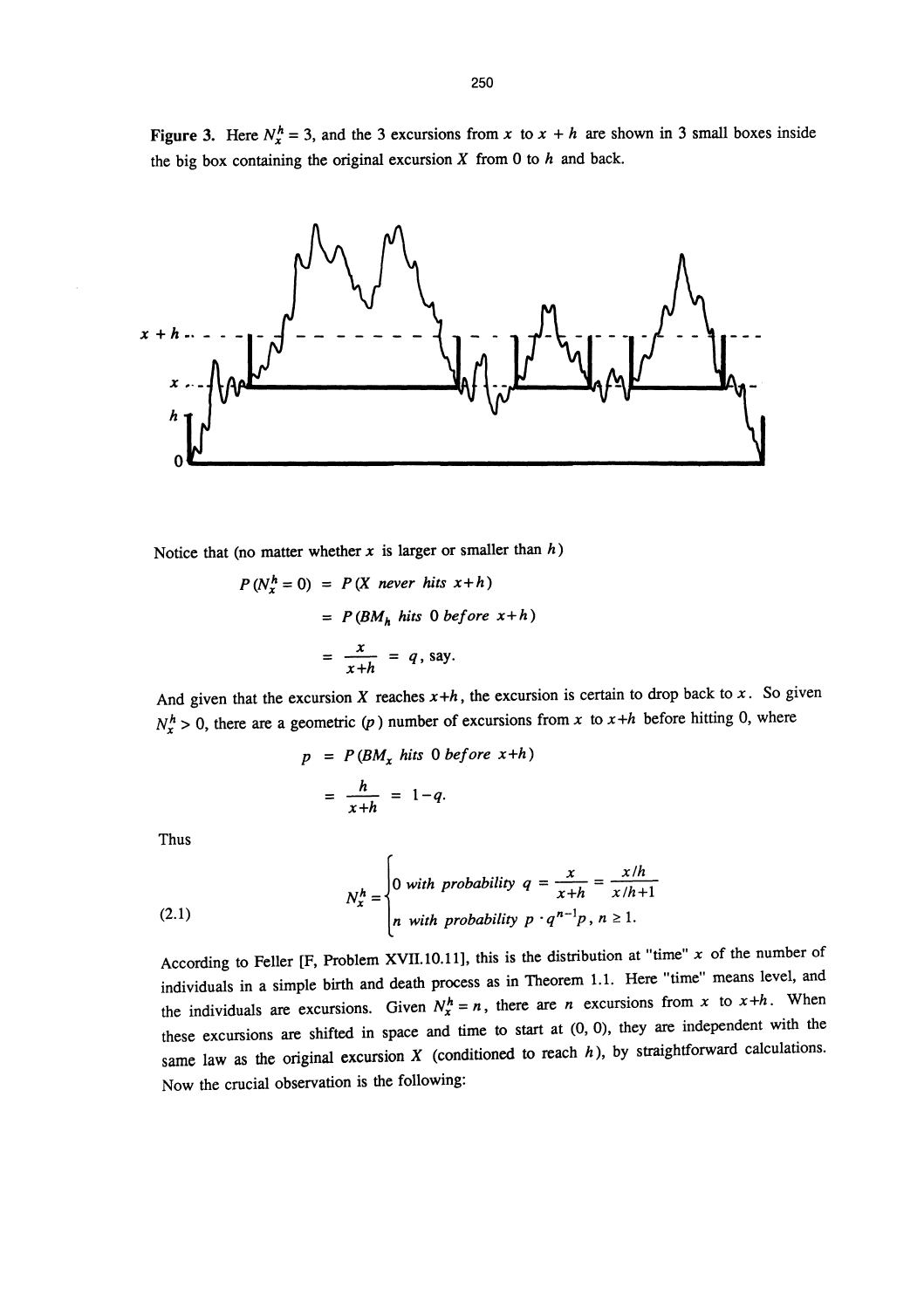Thus these excursions  $y \rightarrow y+h$  can be found inside the boxes of  $x \rightarrow x+h$  excursions, and, after shifting the  $x \rightarrow x+h$  boxes back to zero, using the same recipe as if looking for excursions from  $y-x$  to  $y-x+h$  in the original box. This idea of "excursions within excursions", illustrated in the next diagram by boxes within boxes, gives the basic homogeneous branching property, that for  $x < y$ 

(2.2) 
$$
N_y^h = sum \ of \ N_x^h \ independent \ copies \ of \ N_{y-x}^h.
$$

Figure 4. Illustration for (2.2). Here  $N_x^h = 3$ . These 3 excursions from x to  $x + h$  contribute 0, 2, and 1 excursions respectively from y to  $y + h$ .



Formulae (2.1) and (2.2) show that the joint distribution of  $N_x^h$  and  $N_y^h$  for any  $x < y$  is as asserted by Theorem 1.1. Pushed harder, an argument along these lines gives the homogeneous branching property of the tree, and implies that  $(N_x^h, x \ge 0)$  is a homogeneous Markov branching process, as identified in Theorem 1.1. .

Figure 5. Reproductive property of the tree. Each branch of the tree above  $x$ , as circled below is an independent copy of the whole tree.

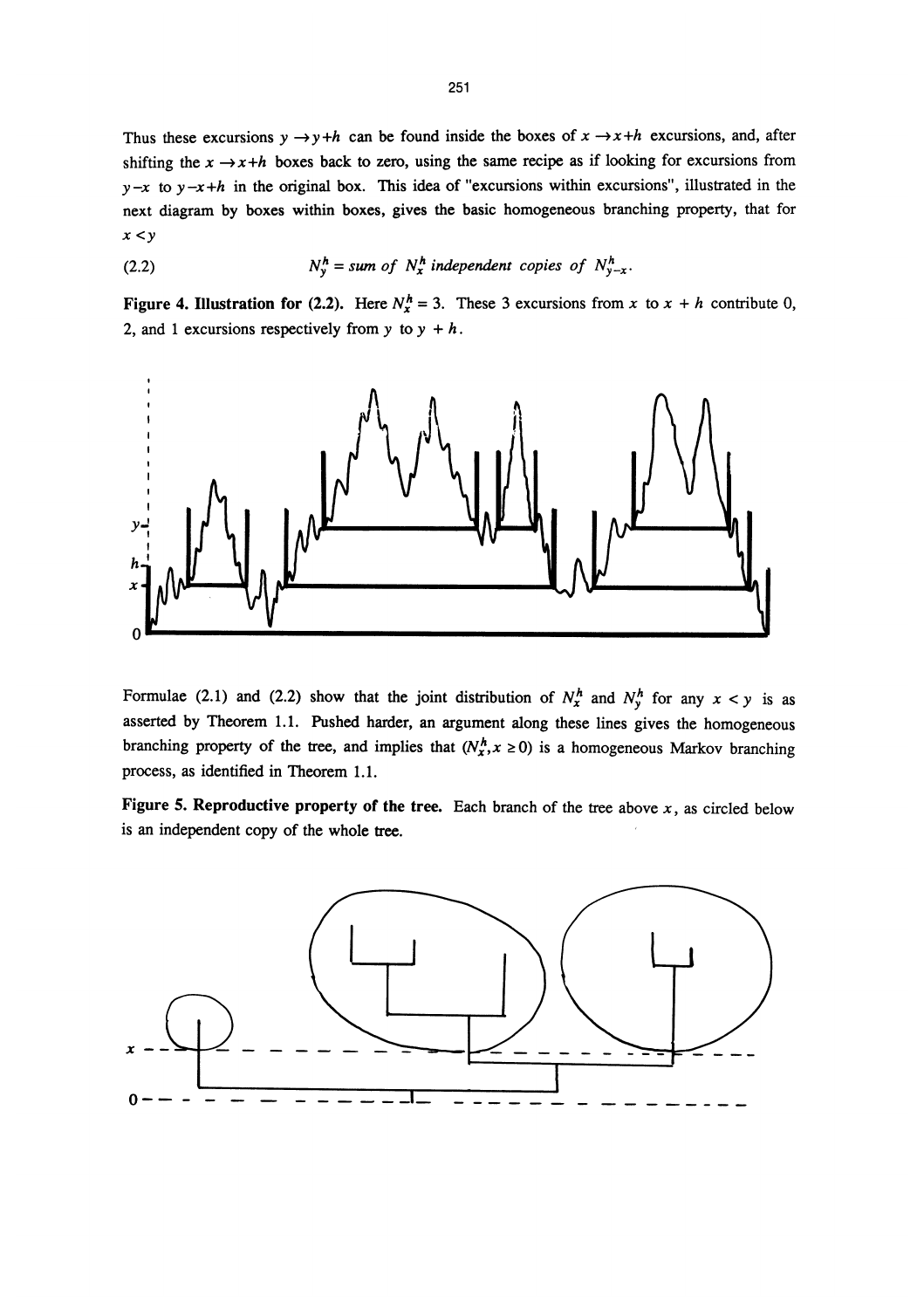#### § 3. The Path Decomposition at the Lowest Branch.

Here is another way to characterise the law of the Markovian random tree appearing here:

- (i) the trunk has height  $\alpha$  with exponential (2/h) distribution.
- (ii) the tree either dies at height  $\alpha$ , or branches in two at height  $\alpha$ , with equal probabilities, independently of  $\alpha$ .
- (iii) given that the tree branches at  $\alpha$ , the two parts of the tree above  $\alpha$  are independent copies of the original tree.

These statements can be understood directly in terms of the Brownian excursion  $X$ . To do so, it helps to associate a point on the timescale of  $X$  with each "subexcursion" represented in the tree. Strictly speaking, these timepoints are not part of the structure of the Markovian tree, rather a convenient way to arrange its branches. But one fairly natural assignment of times to branches of the tree is illustrated by Figure 6, then discussed in more detail.

Figure 6. Growing the tree beneath an excursion. Points marked  $\phi$  are h-minima, points marked  $\bullet$  are  $h$ -maxima, as defined below, following [NP]. Beneath these points along the path are vertical intervals representing branches of the tree. The number of these intervals passing through level x is  $N_x^h$ . Horizontal dotted lines indicate geneology of the excursions. Each split occurs at a point on the path that is an  $h$ -minimum. Each death of a branch occurs at the time of an  $h$ -maximum, at level  $h$  below the path.

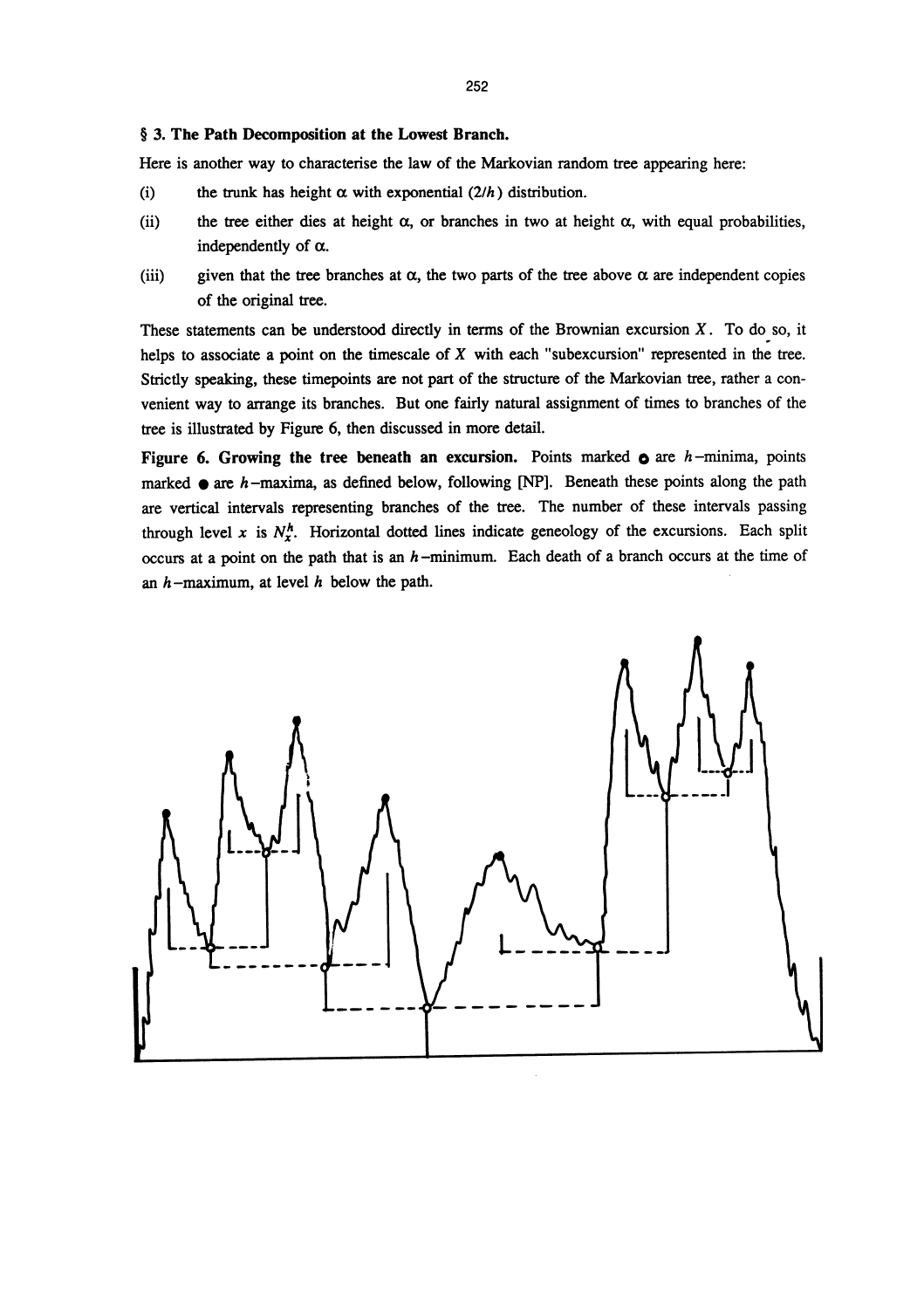Let hmax denote the set of times of h-maxima, meaning local maxima in the path of X that are higher than h, hmin the set of times of h-minima, local minima that are deeper than h:

hmax = {t : there exist  $s < t$  and  $u > t$  with  $X_s = X_u = X_t - h$  and  $X_v \le X_t$  for  $v \in [s, u]$ }

 $\{mmax_1, mnmax_2, \ldots, mnmax_K\}$  say;

hmin = {t : there exist  $s < t$  and  $u > t$  with  $X_s = X_u = X_t + h$  and  $X_v \ge X_t$  for  $v \in [s, u]$ }

= { $hmin_1, hmin_2, \cdots, hmin_{K-1}$ } say,

where  $K = # \{ hmax \} \ge 1$ . If  $K = 1$  the set hmin is empty, and say X is h-sterile. If  $K \ge 1$ , say X is  $h$ -fertile. The times in hmax and hmin are assumed to be in increasing order, and they must alternate:

$$
hmax_1 < hmin_1 < hmax_2 < \cdots hmin_{K-1} < hmax_K.
$$

Consider now for  $x > 0$  an excursion from x to  $x + h$  and back. Associate with this excursion a single time  $t$  during the excursion, as follows:

(i) If the excursion contains one or more points in  $hmin$ , let  $t$  be the time at which the trajectory is lowest over all these times in hmin:

Figure 7. Illustration of Case (i).



(ii) If the excursion contains no points in  $hmin$ , let  $t$  be the time of its maximum, which is the unique point in hmax:

Figure 8. Illustration of Case (ii).



For each fixed  $h$ , the set of all points  $(t, x)$  in the plane associated in this way with some excursion from x to  $x + h$  is then a finite union of vertical intervals, one interval of levels x above each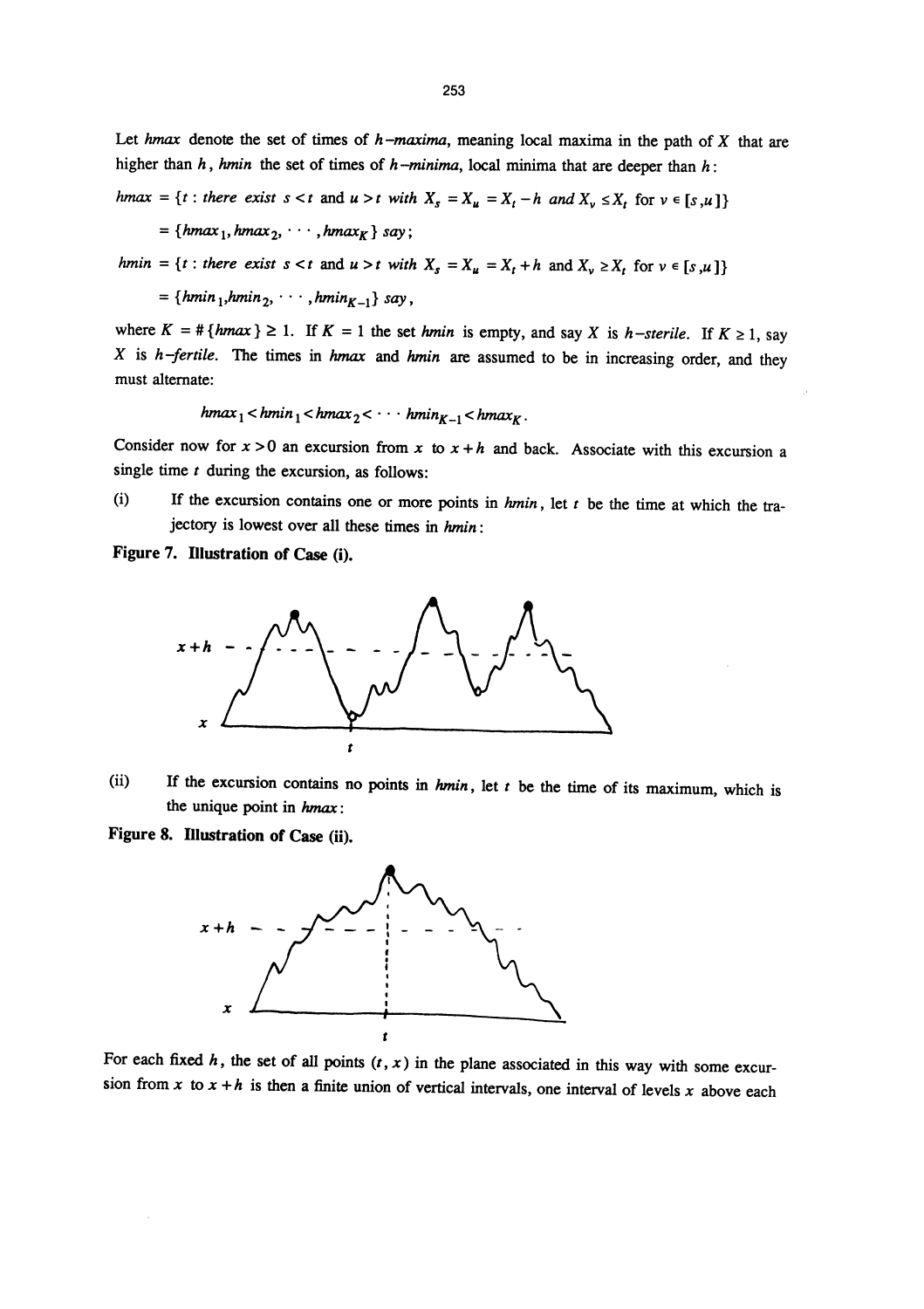In particular, the height  $\alpha$  of the trunk of the tree is identified as

$$
\alpha = \begin{cases} X(hmax_1) - h & \text{if excursion X is } h \text{--sterile,} \\ X(hmin_*) & \text{if excursion X is } h \text{--fertile,} \end{cases}
$$

where hmin<sub>\*</sub> attains the minimum of X over hmin. The basic properties (i), (ii), (iii) of the tree now follow from the following:

Theorem 3.1. (Decomposition of Brownian excursion at its deepest h-minimum). Let X be a Brownian excursion conditioned to reach  $h > 0$ , let  $\alpha_0 = X(hmax_1) - h$ ,  $\alpha$  as above. Then

- (i)  $\alpha_0$  has exponential distribution with rate 1/h, and  $(\alpha_0, \alpha) \stackrel{d}{=} (\alpha_0, \alpha_0 \wedge \alpha_2)$  where  $\alpha_2$  is independent of  $\alpha_0$  with the same exponential distribution.
- (ii) The event  $(\alpha_0 > \alpha)$ , which is the event that X has a minimum deeper than h, is independent of  $\alpha$ , with probability

$$
P(\alpha_0 > \alpha) = P(\alpha_0 > \alpha_0 \wedge \alpha_2) = P(\alpha_0 > \alpha_2) = \frac{1}{2},
$$

(iii)Conditional on this event, let  $\rho_{\alpha} = hmin_{*}$  denote the time at which the deepest minimum is attained, so  $X(\rho_{\alpha}) = \alpha$ . Let

$$
\sigma_{\alpha} = \sup \{ t < \rho_{\alpha} \colon X_t = \alpha \}; \qquad \qquad \tau_{\alpha} = \inf \{ t > \rho_{\alpha} \colon X_t = \alpha \}.
$$

Then  $(X(\sigma_{\alpha}+s)-\alpha, 0 \leq s \leq \rho_{\alpha}-\sigma_{\alpha})$  and  $(X(\rho_{\alpha}+u)-\alpha, 0 \leq u \leq \tau_{\alpha}-\rho_{\alpha})$ 

are two independent copies of X, independent also of  $\alpha$ .

Figure 9. Illustration for Theorem 3.1 in case  $X$  has an  $h$ -minimum.

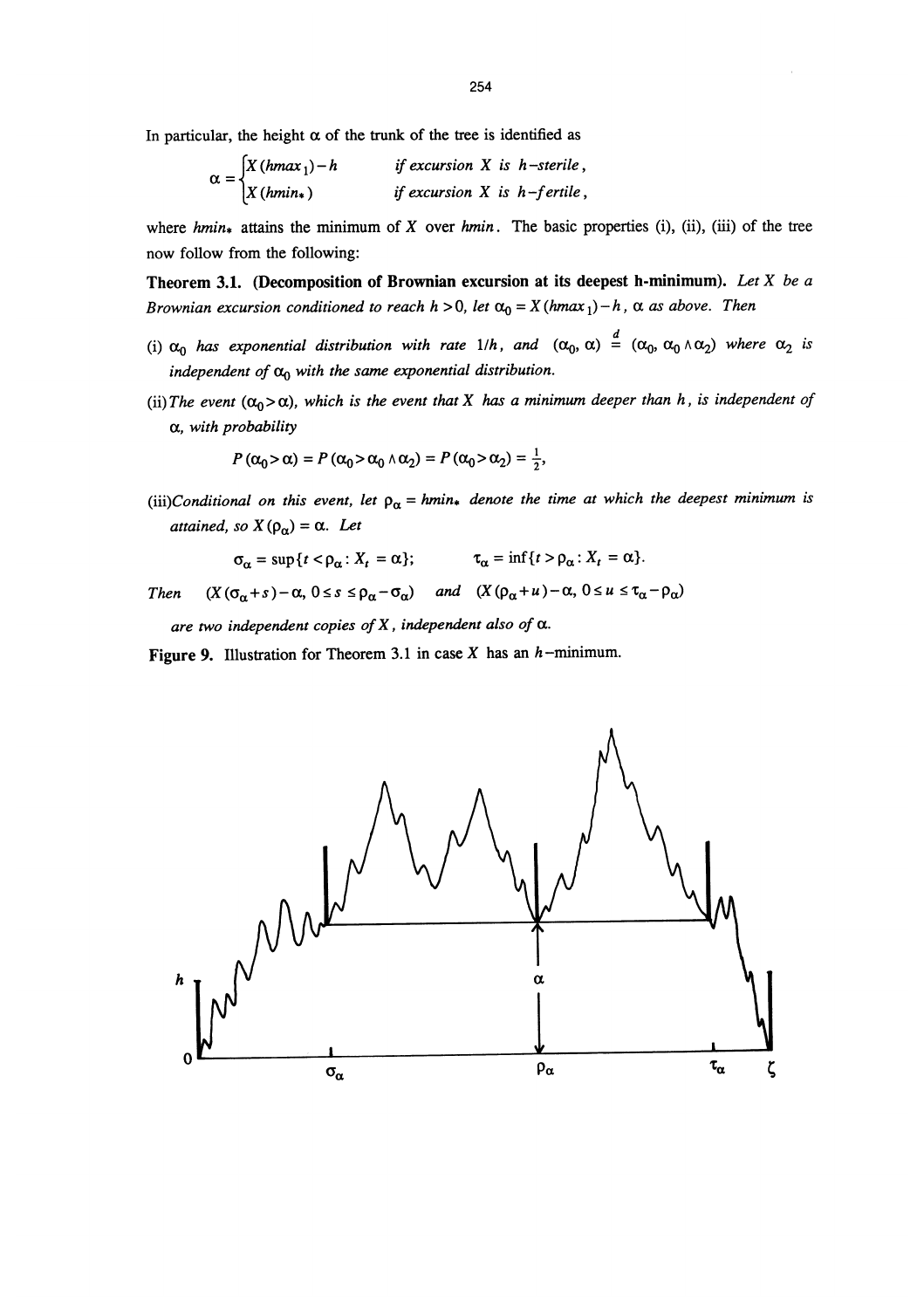Figure 10. Illustration of definitions for the proof.



**Proof.** Let  $T_h = \inf\{t : X_t = h\}$ ;  $D_h = \inf\{t : \overline{X}_t - X_t = h\}$  where  $\overline{X}_t = \sup_{s \le t} X_s$ . For a random time  $T \le \zeta$ , let  $X^{(T)}$  be the process  $X^{(T)}(s) = X(T + s)$   $0 \le s \le \zeta - T$ . Because  $X^{(T_k)}$  is a BM<sup>h</sup> run till it hits 0, and  $D_h - T_h$  is the first time this process drops h below its previous maximum, it is easy to see that

$$
\alpha_0 = X(D_h) = h \max_1 - h
$$

has exponential (1/h) distribution. Now  $X^{(D_k)}$  is a BM starting with this distribution and run till it hits 0. Look at excursions of this process above its previous minimum. The original excursion  $X$  has no  $h$  minimum if none of these excursions above the minimum process after time  $D_h$  rises more than h above its starting point. Then  $\alpha = \alpha_0$  by definition. Otherwise, the deepest min of X is deeper than h, at some level  $\alpha < \alpha_0$ . Then the last excursion to rise by at least h from its starting point on the minimum process starts at level  $\alpha$  at time  $\rho_{\alpha}$ , and ends at time  $\tau_{\alpha}$ , as shown in Figure 10. When indexed by their starting level  $0 \le x \le \alpha_0$ , these excursions rising by at least  $h$  appear as a Poisson point process governed by the Brownian excursion law for positive excursions, stopped at an independent level  $\alpha_0$ . The rate of excursions which rise by  $h$  is  $1/h$ , so

$$
\alpha = \alpha_0 \wedge \inf \{ x : x < \alpha_0 \text{ and } N^*(x) = 1, \}
$$

where  $(N^*(x), 0 \le x \le \alpha_0)$  is a Poisson process with rate  $1/h$  killed at an independent exponential (1/h) random time  $\alpha_0$ . That is to say

$$
(\alpha_0, \alpha) \stackrel{d}{=} (\alpha_0, \alpha_0 \wedge \alpha_2)
$$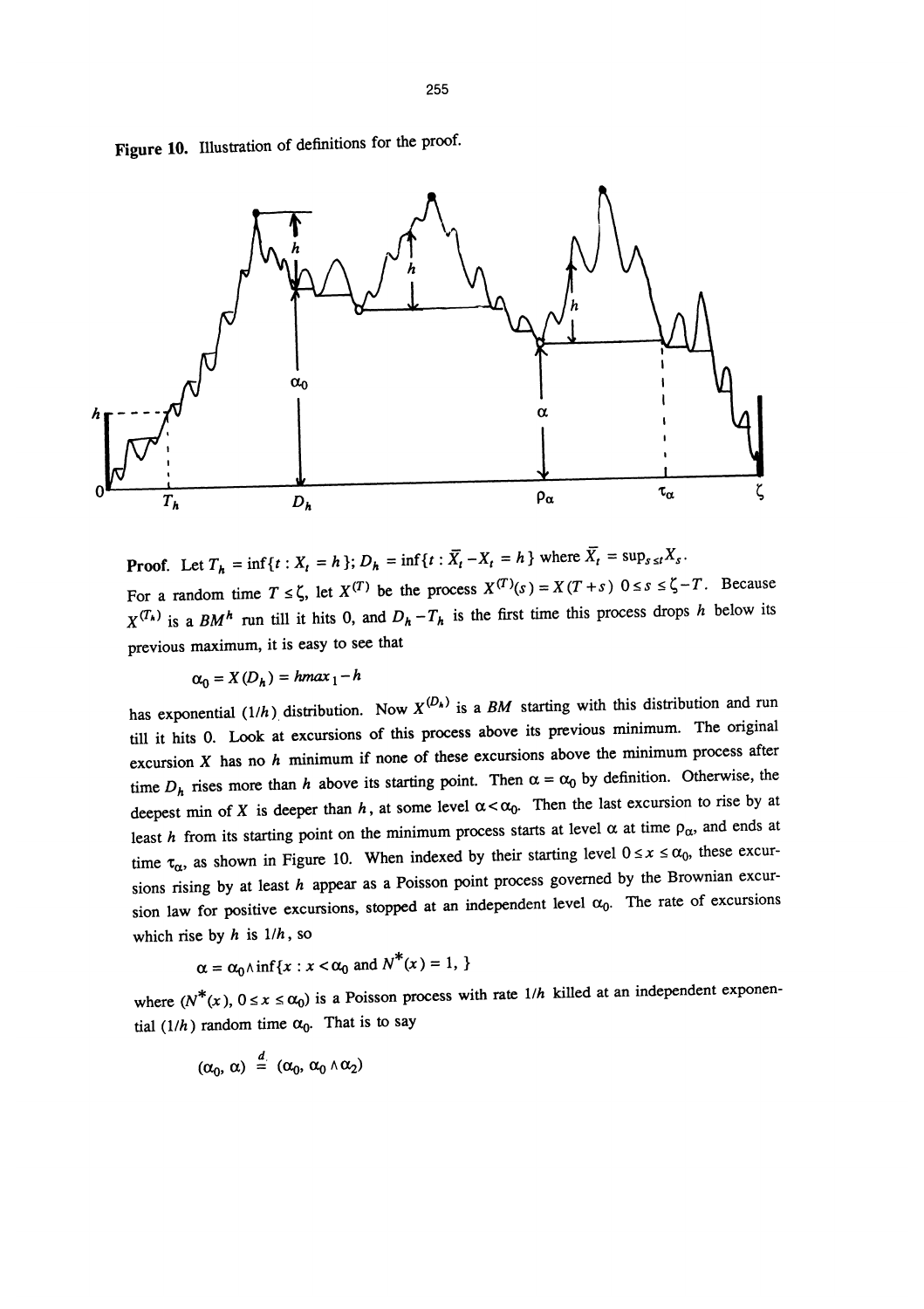This proves (i), and (ii) follows. Given that  $\alpha < \alpha_0$ , the excursion from  $\rho_\alpha$  to  $\tau_\alpha$  is distributed as the first excursion reaching  $h$  in an Itô point process of Brownian excursions, that is according to the original law of X, independently of  $\alpha$  and of all other points in the process of excursions above the post- $D_h$  minimum, and independently of the pre- $D_h$  process. Since the whole pre- $\rho_{\alpha}$  process can be recovered from these objects independent of the excursion from  $\rho_{\alpha}$  to  $\tau_{\alpha}$ , this excursion is independent in particular of the excursion of X above level  $\alpha$  between  $\sigma_{\alpha}$ and  $\rho_{\alpha}$ . Time reversal shows that this excursion must have the same law as the excursion for  $\rho_{\alpha}$  to  $\tau_{\alpha}$ . This gives (iii).  $\Box$ 

#### Remarks.

(i) Details of the above argument can be filled in by consulting Greenwood and Pitman [GP] or Rogers [R2], where the same technique is used to derive path decompositions from excursion theory.

(ii) The argument shows also that the two copies of X are independent also of the pre- $\rho_{\alpha}$  and post- $\tau_{\alpha}$  parts of X. By the time reversal of Williams [W1],  $(X(t), 0 \le t \le \sigma_{\alpha})$  is a  $BES_0(3)$  run till it last hits  $\alpha$ , conditioned never to drop more than h below its past maximum. This is the reverse in law of  $X(\tau_{\alpha}+t)$ ,  $0 \le t \le \zeta - \tau_{\alpha}$ , which is a BM started at  $\alpha$ , run till it hits 0, conditioned never to rise more than  $h$  above its minimum.

(iii) The decomposition at the deepest  $h$ -minimum described above is different from the one which is obtained by considering the minimum between the first hitting and the last exit time of  $h$ . Indeed, the latter leads to a different branching tree in the Brownian excursion. (This remark is due to J.-F. Le Gall).

#### Acknowledgements.

We thank J.-F. Le Gall for several stimulating conversations, and for remarks on a first draft of this paper. Also, Jim Pitman thanks the Laboratoire de Probabilités for hospitality in the fall of 1985.